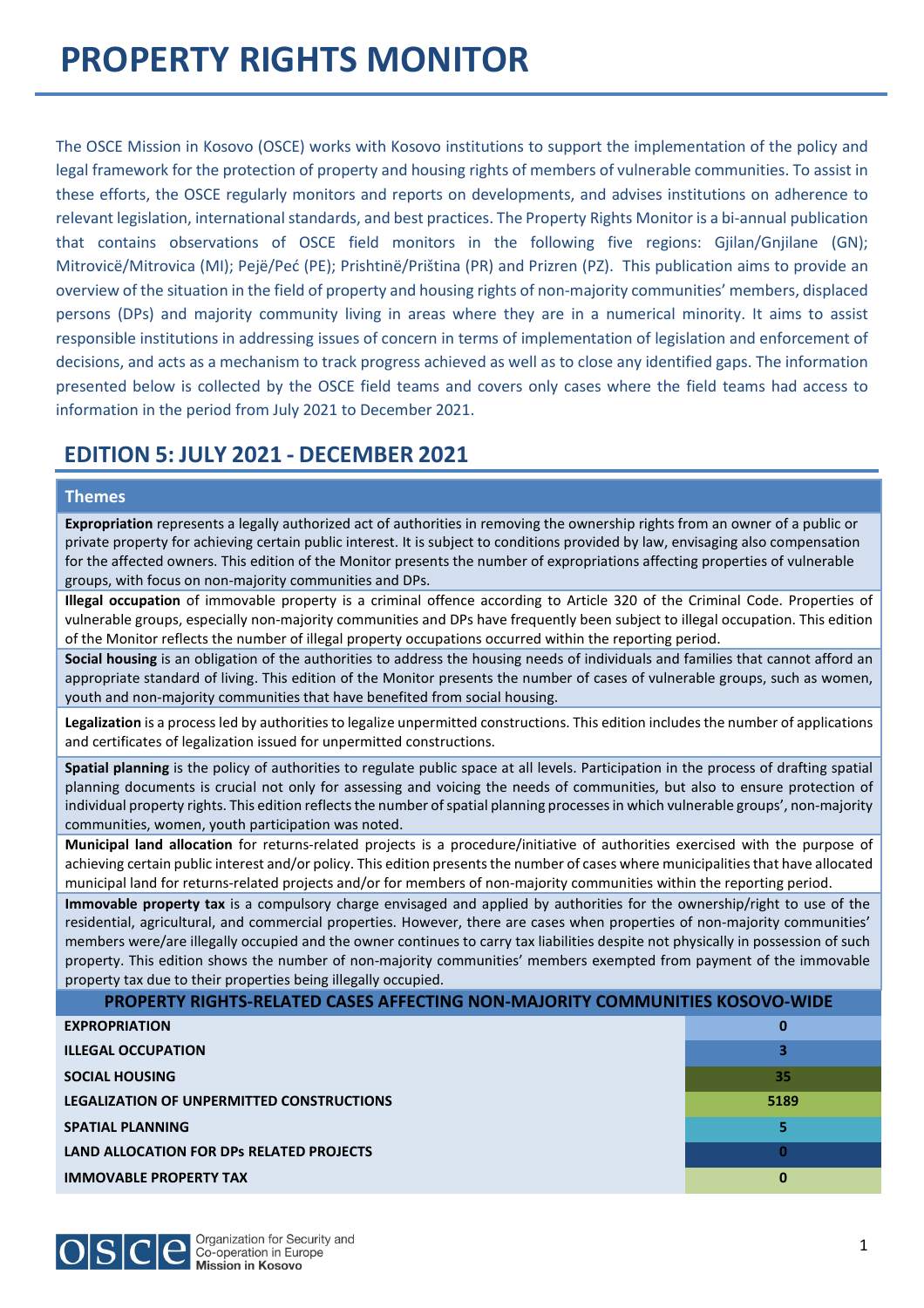# **DEVELOPMENTS**

### **Expropriation**

During the reporting period no case of property (land parcels) belonging to vulnerable groups, especially nonmajority communities or DPs was subject to expropriation.



### **Illegal occupation**

Illegal occupation of properties of non-majority communities' members and DPs, as well as majority community living in areas where they are in a numerical minority still continues to affect property rights of these vulnerable groups. In the reporting period, three illegal occupations of property took place, **two** in Mitrovica/Mitrovicë region (one belonging to Kosovo Serb and one belonging to Kosovo Albanian) and **one** in Pejë/Peć region (belonging to Kosovo Serb).

### **Social housing**

During the reporting period, 35 social housing apartment units were handed over to vulnerable groups in Prizren region, including one apartment to a Kosovo Ashkali family.

## **PROPERTIES ALLOCATED FOR SOCIAL HOUSING PURPOSES PER REGION**



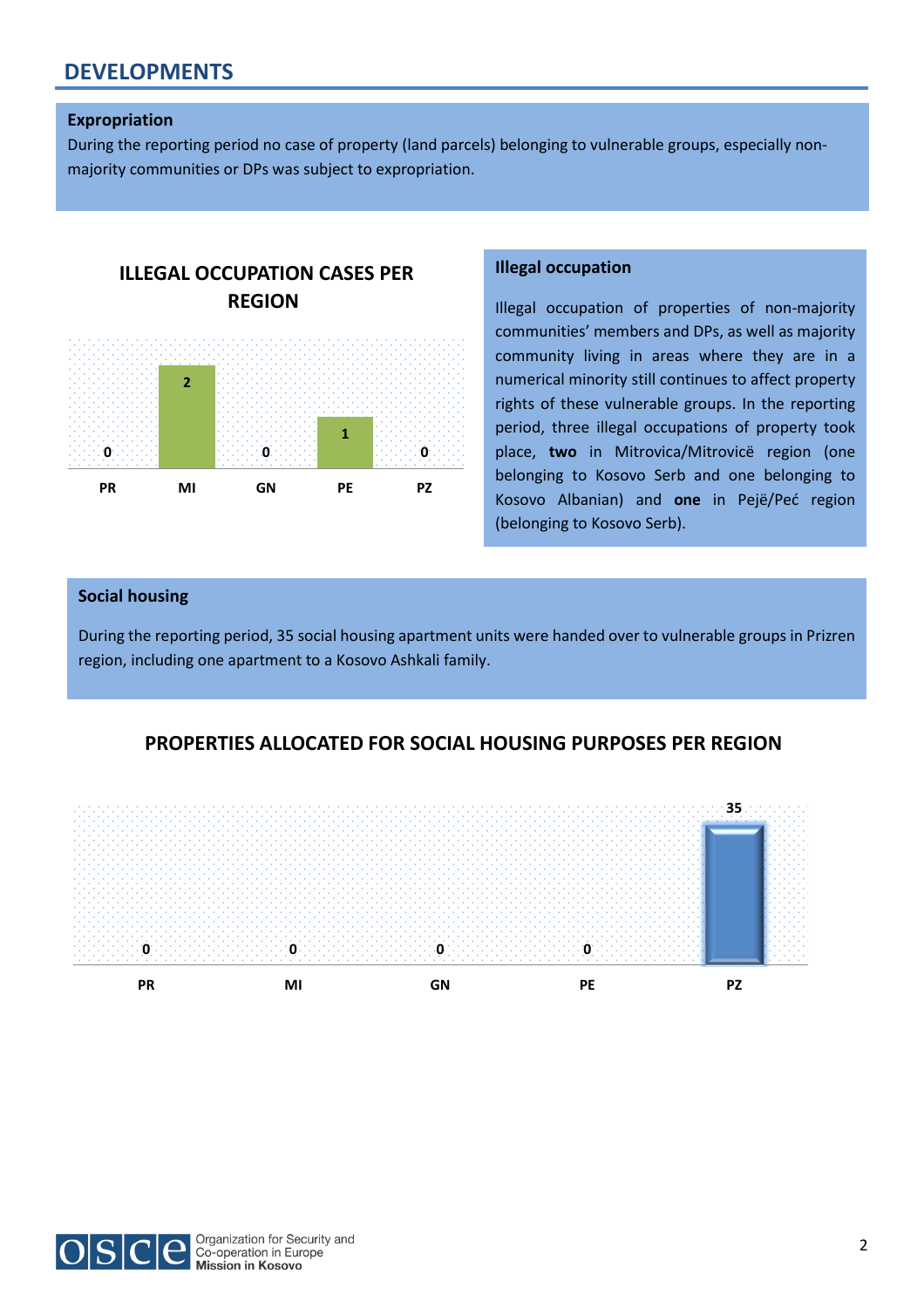

### **Legalization**

According to current legislation an object constructed on another party's land parcel cannot be legalized until the ownership or the right to use the land parcel has been ascertained. The legislation aims to protect vulnerable groups such as non-majority communities and/or DPs, in cases of illegal occupation of their land.

During the reporting period, 5,189 applications for legalization of constructions without permit were filed Kosovowide, including 22 applications from non-majority communities (7 by Kosovo Serbs and 15 by Kosovo Roma, Kosovo Ashkali and Kosovo Egyptian communities' members). The municipal authorities have issued 2,163 legalization decisions, of which 17 for properties belonging to non-majority communities. However, no case of unlawful construction over illegally occupied land parcels of non-majority communities and/or DPs was recorded.

**Of note**: The majority of the municipalities in Kosovo do not keep community disaggregated data for the applicants in the legalization process.



## **PARTICIPATION OF NON-MAJORITY COMMUNITIES IN SPATIAL PLANNING PROCESSES PER REGION**

## **Spatial Planning**

During the reporting period, members of non-majority communities, women and/or youth participated in **five spatial planning processes** – in Pejë/Peć Gjilan/Gnjilane and Mitrovicë/Mitrovica regions.